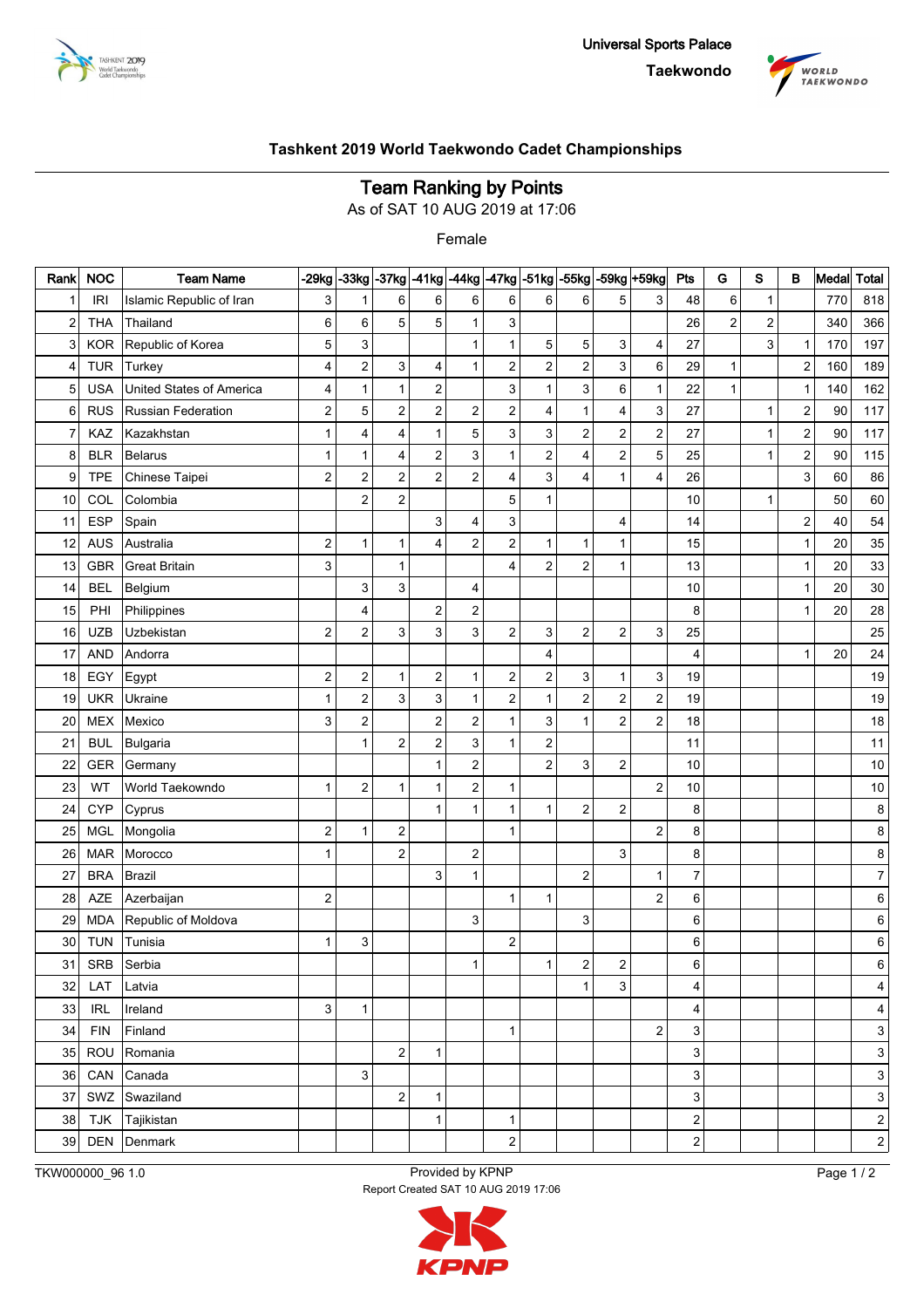



# **Team Ranking by Points**

As of SAT 10 AUG 2019 at 17:06

Female

| Rank | <b>NOC</b> | <b>Team Name</b>       |  |  |  |   |  | -29kg -33kg -37kg -41kg -44kg -47kg -51kg -55kg -59kg +59kg  Pts |   | G | S | в | Medal | <b>Total</b>   |
|------|------------|------------------------|--|--|--|---|--|------------------------------------------------------------------|---|---|---|---|-------|----------------|
| 40   | <b>EST</b> | Estonia                |  |  |  |   |  |                                                                  |   |   |   |   |       | 2              |
| 41   | QAT        | Qatar                  |  |  |  |   |  | $\sim$                                                           | ົ |   |   |   |       | 2              |
| 42   |            | MNE Montenegro         |  |  |  | ົ |  |                                                                  |   |   |   |   |       | 2              |
| 43   |            | KGZ Kyrgyzstan         |  |  |  | ົ |  |                                                                  | ົ |   |   |   |       | $\overline{2}$ |
| 44   | <b>ISR</b> | Israel                 |  |  |  |   |  |                                                                  |   |   |   |   |       | $\mathbf{1}$   |
| 45   | <b>PAK</b> | Pakistan               |  |  |  |   |  |                                                                  |   |   |   |   |       |                |
| 46   | <b>BIH</b> | Bosnia and Herzegovina |  |  |  |   |  |                                                                  |   |   |   |   |       |                |
| 47   | SWE        | Sweden                 |  |  |  |   |  |                                                                  |   |   |   |   |       | $\mathbf{1}$   |

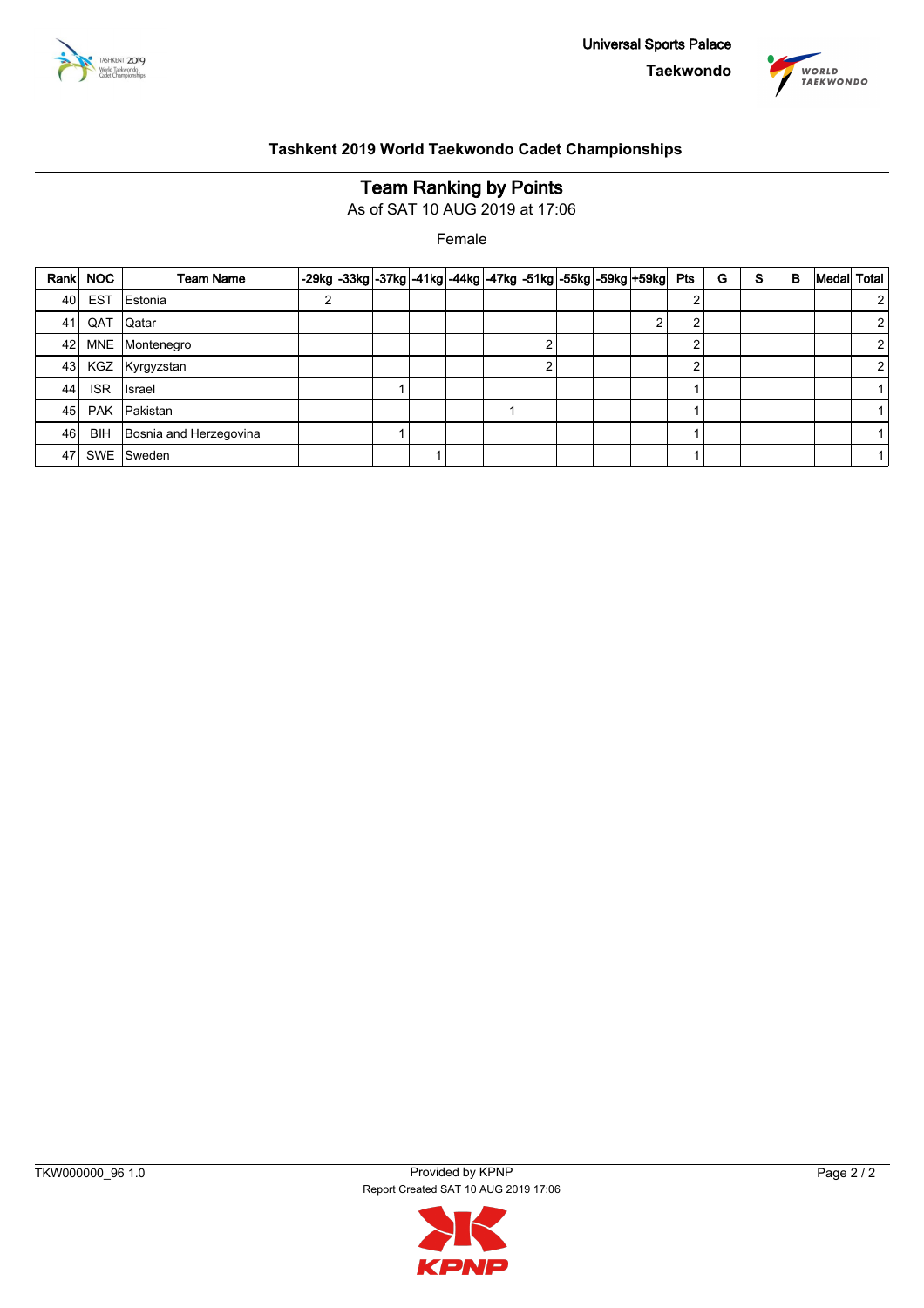



## **Team Ranking by Points**

As of SAT 10 AUG 2019 at 17:07

Male

| Rank                    | <b>NOC</b> | <b>Team Name</b>          | $-33kg$                 |                         | $-37$ kg $-41$ kg       | $-45kg$                 |                           |                         |                         | -49kg -53kg -57kg -61kg |                | -65kg +65kg               | Pts                      | G                | S            | в                       | Medal  | <b>Total</b>     |
|-------------------------|------------|---------------------------|-------------------------|-------------------------|-------------------------|-------------------------|---------------------------|-------------------------|-------------------------|-------------------------|----------------|---------------------------|--------------------------|------------------|--------------|-------------------------|--------|------------------|
| 1                       | <b>RUS</b> | <b>Russian Federation</b> | 4                       | 6                       | 4                       | 6                       | 6                         | 6                       | 3                       | 3                       | 6              | 5                         | 49                       | 4                | $\mathbf 2$  | $\mathbf{1}$            | 600    | 649              |
| $\overline{\mathbf{c}}$ | <b>IRI</b> | Islamic Republic of Iran  | 1                       | 5                       | 6                       | 1                       | 4                         | 4                       | 3                       | 6                       | 3              | 4                         | 37                       | $\mathbf{1}$     | $\mathbf{1}$ | 4                       | 250    | 287              |
| 3                       | <b>UKR</b> | Ukraine                   | 6                       | 3                       | $\mathbf 2$             | 1                       | $\overline{c}$            | $\overline{2}$          | 6                       | $\overline{2}$          | 3              | $\ensuremath{\mathsf{3}}$ | 30                       | $\boldsymbol{2}$ |              |                         | 240    | 270              |
| 4                       | <b>THA</b> | Thailand                  | $\mathbf{1}$            | 7                       | 3                       | 3                       | 5                         |                         | $\mathbf{1}$            |                         |                |                           | 20                       | $\mathbf{1}$     | $\mathbf{1}$ |                         | 170    | 190              |
| 5                       | <b>TPE</b> | Chinese Taipei            | 3                       | 2                       | $\mathbf 5$             | 1                       | $\mathbf 2$               | $\mathbf 2$             | 5                       | 4                       | 5              | 3                         | 32                       |                  | $\mathbf 2$  | 2                       | 140    | 172              |
| 6                       | <b>UZB</b> | Uzbekistan                | 4                       | $\overline{\mathbf{c}}$ | $\overline{7}$          | $\overline{c}$          | $\overline{c}$            | $\mathbf 2$             | $\mathbf{1}$            | $\overline{c}$          | 2              | $\sqrt{2}$                | 26                       | $\mathbf{1}$     |              | $\mathbf{1}$            | 140    | 166              |
| 7                       | <b>MEX</b> | Mexico                    | $\mathbf{1}$            | 3                       | 3                       | 4                       | $\mathbf{1}$              | $\overline{2}$          | $\mathbf{1}$            | $\mathbf{1}$            | 2              | $\,6\,$                   | 24                       | $\mathbf{1}$     |              | $\mathbf{1}$            | 140    | 164              |
| 8                       | <b>KOR</b> | Republic of Korea         | 5                       | 4                       |                         |                         | 3                         |                         |                         | $\mathbf{1}$            | 4              | $\mathbf 2$               | 19                       |                  | $\mathbf{1}$ | $\mathbf{1}$            | $70\,$ | 89               |
| 9                       | <b>USA</b> | United States of America  | 2                       | 3                       | $\overline{\mathbf{c}}$ | 1                       | $\mathbf{1}$              | 3                       | $\overline{\mathbf{c}}$ | 5                       |                | $\overline{c}$            | 21                       |                  | $\mathbf{1}$ |                         | 50     | 71               |
| 10                      | <b>SRB</b> | Serbia                    | 3                       | 4                       | $\mathbf 2$             | 5                       |                           |                         | $\overline{c}$          |                         | 3              |                           | 19                       |                  | $\mathbf{1}$ |                         | 50     | 69               |
| 11                      | <b>BUL</b> | Bulgaria                  | $\overline{\mathbf{c}}$ | 3                       |                         | $\overline{c}$          | $\mathbf{1}$              | 5                       |                         | 2                       |                |                           | 15                       |                  | $\mathbf{1}$ |                         | 50     | 65               |
| 12                      | EGY        | Egypt                     | 2                       | 3                       | $\mathbf 2$             | 1                       | $\overline{\mathbf{4}}$   | 3                       | $\overline{\mathbf{c}}$ | 3                       | $\mathbf 1$    | 4                         | 25                       |                  |              | $\overline{\mathbf{c}}$ | 40     | 65               |
| 13                      | <b>BLR</b> | <b>Belarus</b>            | 3                       | 5                       | $\mathbf 2$             | 1                       | 3                         | $\mathbf{1}$            | $\mathbf{1}$            | 3                       | 2              | $\overline{\mathbf{c}}$   | 23                       |                  |              | 1                       | 20     | 43               |
| 14                      | <b>TUR</b> | Turkey                    | $\mathbf{1}$            | 1                       | 4                       | $\overline{\mathbf{c}}$ | $\mathbf{1}$              | 3                       | 4                       | $\overline{c}$          | 2              | 1                         | 21                       |                  |              | 1                       | 20     | 41               |
| 15                      | <b>AZE</b> | Azerbaijan                | $\overline{\mathbf{c}}$ | 2                       | $\mathbf 2$             | $\overline{c}$          | $\overline{1}$            | $\overline{\mathbf{4}}$ |                         |                         |                | $\overline{c}$            | 15                       |                  |              | 1                       | 20     | 35               |
| 16                      | CAN        | Canada                    | $\mathbf{1}$            |                         | 3                       |                         | $\overline{1}$            |                         | 4                       |                         |                |                           | 9                        |                  |              | 1                       | 20     | 29               |
| 17                      | <b>MAR</b> | Morocco                   |                         | 2                       | $\boldsymbol{2}$        |                         |                           | $\mathbf{1}$            |                         | 4                       |                |                           | 9                        |                  |              | 1                       | 20     | 29               |
| 18                      | <b>FPO</b> | French Polynesia          |                         |                         |                         |                         |                           |                         |                         |                         | 4              | 1                         | 5                        |                  |              | 1                       | 20     | 25               |
| 19                      | HAI        | Haiti                     |                         |                         | 5                       |                         |                           |                         |                         |                         |                |                           | 5                        |                  |              | 1                       | 20     | 25               |
| 20                      | PLE        | Palestine                 |                         |                         |                         | $\overline{4}$          |                           |                         |                         |                         |                |                           | 4                        |                  |              | $\mathbf{1}$            | 20     | 24               |
| 21                      | KAZ        | Kazakhstan                | 1                       | 3                       | 2                       | 3                       | 1                         | $\mathbf 2$             | 3                       | 3                       | 1              | 3                         | 22                       |                  |              |                         |        | 22               |
| 22                      | <b>AUS</b> | Australia                 | $\mathbf{1}$            | $\overline{\mathbf{c}}$ | $\overline{c}$          | 3                       | $\overline{c}$            | $\mathbf{1}$            | $\overline{\mathbf{c}}$ | $\mathbf{1}$            | 2              | $\overline{\mathbf{c}}$   | 18                       |                  |              |                         |        | $18$             |
| 23                      | <b>BRA</b> | <b>Brazil</b>             | 2                       | 3                       | 3                       |                         |                           |                         | $\overline{\mathbf{c}}$ | $\overline{c}$          | 2              | 1                         | 15                       |                  |              |                         |        | 15               |
| 24                      | <b>KSA</b> | Saudi Arabia              | 2                       |                         | $\overline{\mathbf{c}}$ | $\mathbf 1$             | $\mathbf{1}$              | $\mathbf 2$             | 3                       | $\mathbf{1}$            |                | 3                         | 15                       |                  |              |                         |        | $15\,$           |
| 25                      | <b>MGL</b> | Mongolia                  | $\mathbf{1}$            | 2                       | $\boldsymbol{2}$        | $\overline{c}$          | $\mathbf 2$               | $\mathbf{1}$            | $\mathbf{1}$            |                         | 3              |                           | 14                       |                  |              |                         |        | 14               |
| 26                      | PHI        | Philippines               | 2                       | 4                       | 3                       |                         | $\overline{1}$            |                         | 1                       | 2                       |                |                           | 13                       |                  |              |                         |        | 13               |
| 27                      | <b>ESP</b> | Spain                     |                         |                         | 3                       |                         | 3                         |                         | $\overline{c}$          | $\boldsymbol{2}$        |                |                           | 10                       |                  |              |                         |        | $10\,$           |
| 28                      | <b>CYP</b> | Cyprus                    | $\mathbf{1}$            | 2                       | 1                       | 1                       |                           | $\mathbf{1}$            |                         |                         | 2              | $\boldsymbol{2}$          | 10                       |                  |              |                         |        | $10$             |
| 29                      | <b>SWE</b> | Sweden                    | 3                       |                         |                         | 3                       |                           | $\overline{2}$          |                         | 2                       |                |                           | 10                       |                  |              |                         |        | $10$             |
| 30                      | <b>KUW</b> | Kuwait                    | $\mathbf{1}$            | 2                       | 3                       | 1                       |                           |                         |                         |                         |                | $\overline{2}$            | 9                        |                  |              |                         |        | 9                |
| 31                      | HKG        | Hong Kong, China          |                         | 2                       | 2                       | $\mathbf{1}$            |                           | 1                       | 2                       |                         |                |                           | 8                        |                  |              |                         |        | 8                |
| 32                      | COL        | Colombia                  | 2                       | $\mathbf 1$             |                         | $\mathbf{1}$            | $\ensuremath{\mathsf{3}}$ | $\mathbf{1}$            |                         |                         |                |                           | 8                        |                  |              |                         |        | 8                |
| 33                      | <b>TJK</b> | Tajikistan                | $\mathbf{1}$            | 3                       | 3                       |                         | $\mathbf{1}$              |                         |                         |                         |                |                           | 8                        |                  |              |                         |        | 8                |
| 34                      | <b>TUN</b> | Tunisia                   |                         |                         | $\overline{\mathbf{c}}$ |                         | $\overline{c}$            | 3                       |                         |                         |                |                           | $\overline{\mathcal{I}}$ |                  |              |                         |        | $\overline{7}$   |
| 35                      | WT         | World Taekowndo           | $\mathbf{1}$            | $\overline{\mathbf{c}}$ |                         |                         |                           |                         | $\mathbf 2$             |                         | $\overline{c}$ |                           | $\overline{7}$           |                  |              |                         |        | $\overline{7}$   |
| 36                      | GBR        | <b>Great Britain</b>      | $\mathbf{1}$            | $\overline{c}$          | $\sqrt{2}$              |                         |                           | $\overline{2}$          |                         |                         |                |                           | $\overline{7}$           |                  |              |                         |        | $\overline{7}$   |
| 37                      | KGZ        | Kyrgyzstan                | $\mathbf{1}$            | 1                       | $\mathbf{1}$            | $\boldsymbol{2}$        | $\mathbf 2$               |                         |                         |                         |                |                           | 7                        |                  |              |                         |        | $\boldsymbol{7}$ |
| 38                      | <b>SLO</b> | Slovenia                  |                         |                         | 4                       |                         | $\overline{c}$            |                         |                         |                         |                |                           | $\,6$                    |                  |              |                         |        | 6                |
| 39                      |            | MDA Republic of Moldova   |                         |                         | $\mathbf{1}$            | $\overline{c}$          | $\mathbf{1}$              |                         | $\mathbf{1}$            |                         |                |                           | 5                        |                  |              |                         |        | 5                |

TKM000000\_96 1.0 Provided by KPNP Report Created SAT 10 AUG 2019 17:07 Page 1 / 2